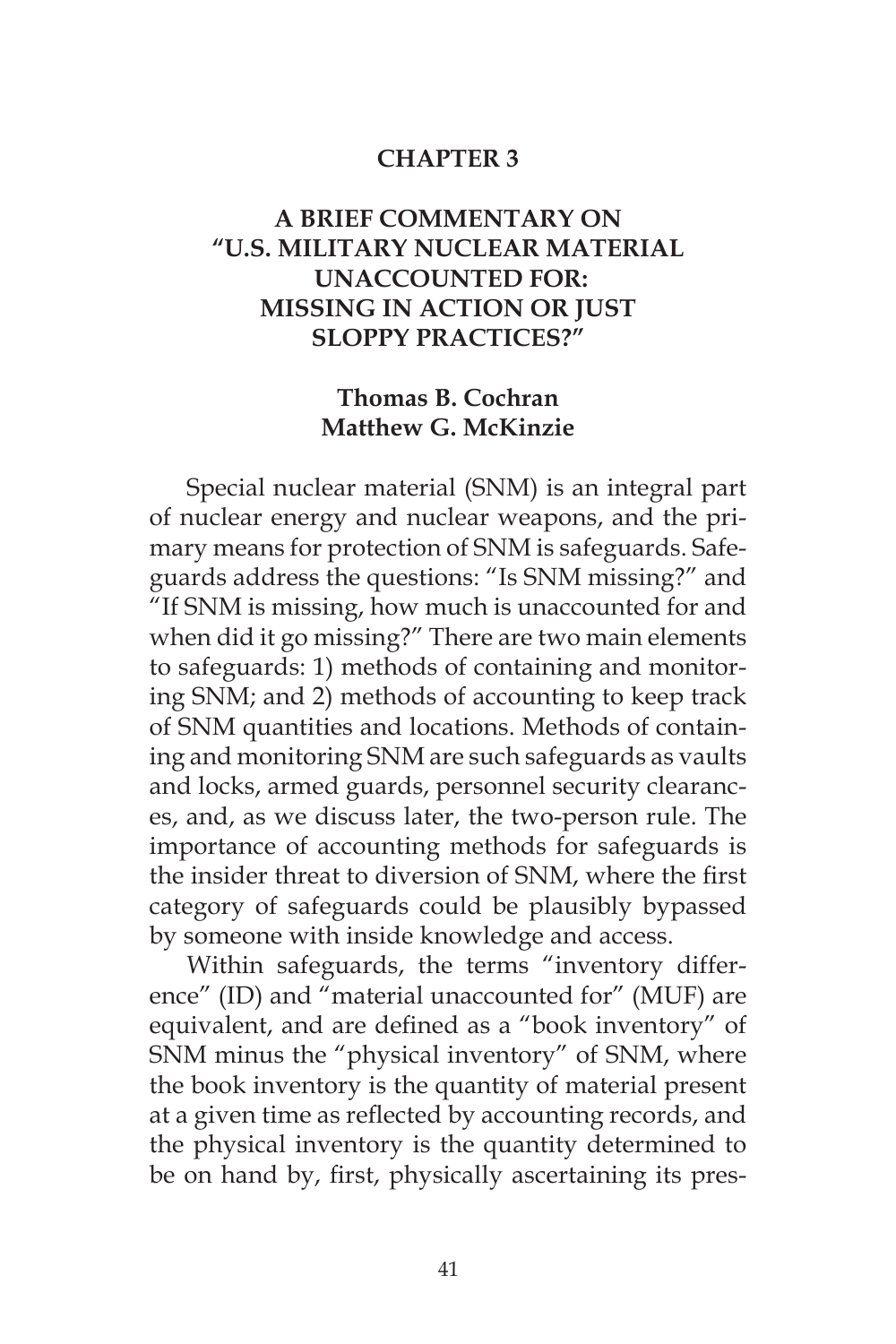ence, and then using techniques that include measuring, sampling, weighing, and analysis. A central thesis in Chapter 2, "U.S. Military Nuclear Material Unaccounted For: Missing in Action or Just Sloppy Practices?" by Charles D. Ferguson, is that the United States is not currently achieving acceptable standards addressing MUF for defense programs SNM, and if this is true for the United States, then this is likely true for other nuclear weapon states such as Pakistan and Russia.

We agree with the author that in the first decades of the Cold War, inattention to SNM accounting, as well as poor industrial practices, led to large values of MUF in the U.S. nuclear weapons program. Thomas Cochran documented plutonium inventory differences at the Rocky Flats Plant outside of Denver, CO, in a 1996 report:

It is a shameful legacy of the contractor operations of the Rocky Flats Plant that internal accounting and off-site environmental measurements of plutonium did not receive the attention they demanded from the very start of Rocky Flats operations in 1952. At Rocky Flats the uncertainties in estimated plant releases, reconstructed radiation doses and public health effects, when derived from off-site contamination measurements, are very large. The upper end of these estimates no doubt will be consistent with the very large MUF values at Rocky Flats—that is, with what we do not know about the whereabouts of much of the plutonium. The plutonium release estimates could be increased by orders of magnitude and still be consistent with the MUF.<sup>1</sup>

Today, however, the United States is not producing SNM for nuclear weapons purposes. The U.S. Department of Energy (DOE) site receiving and processing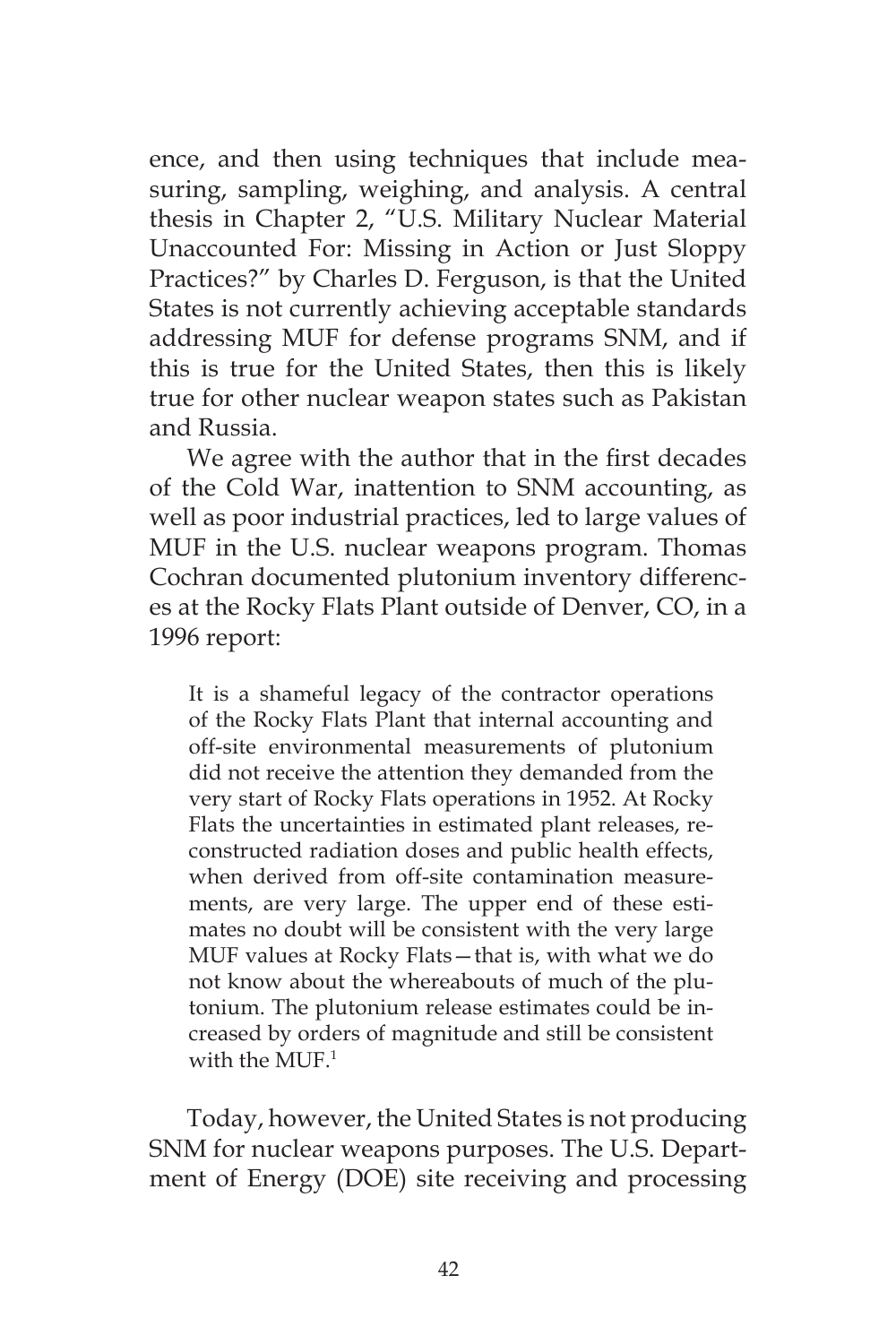large quantities of SNM in the form of intact weapons and after disassembly, weapons components, is the Pantex Plant near Amarillo, TX. However, SNM in discrete, countable forms will be amenable to much better accounting than SNM in bulk handling and processing, as was the case during the Cold War where the uncertainties in material accounting were so large that they exceeded the required quantity of material for weapons.

With respect to material accounting at Pantex, little public information exists on the safeguards system used at this site. Two memos from the Defense Nuclear Facilities Safety Board made available on the Board's website<sup>2</sup> described material accountability incidents at Pantex, currently operated by the contractor Babcock and Wilcox (B&W):

[January 6, 2012]: B&W uses the Pantex Material Move System (PMMS) to authorize all movements of nuclear explosives, nuclear material, certain types of nuclear explosive-like assemblies, and certain types of explosives. A software-based electronic material move system called Move Right serves a critical role in PMMS authorization as it helps to ensure that all moves comply with the material limits specified in the documented safety analysis. B&W recently identified a discrepancy between the quantity of plutonium listed in the Move Right system and the quantity listed in an electronic thermal monitoring system for a particular facility. The discrepancy existed for approximately 1 week before transportation personnel evaluated the physical configuration of the facility and confirmed that the quantity in the thermal monitoring software was correct, and the material was in the correct location. Upon further evaluation, information technology (IT) personnel discovered that a B&W software subroutine that should have updated the Move Right system to reflect the quantities in the thermal monitor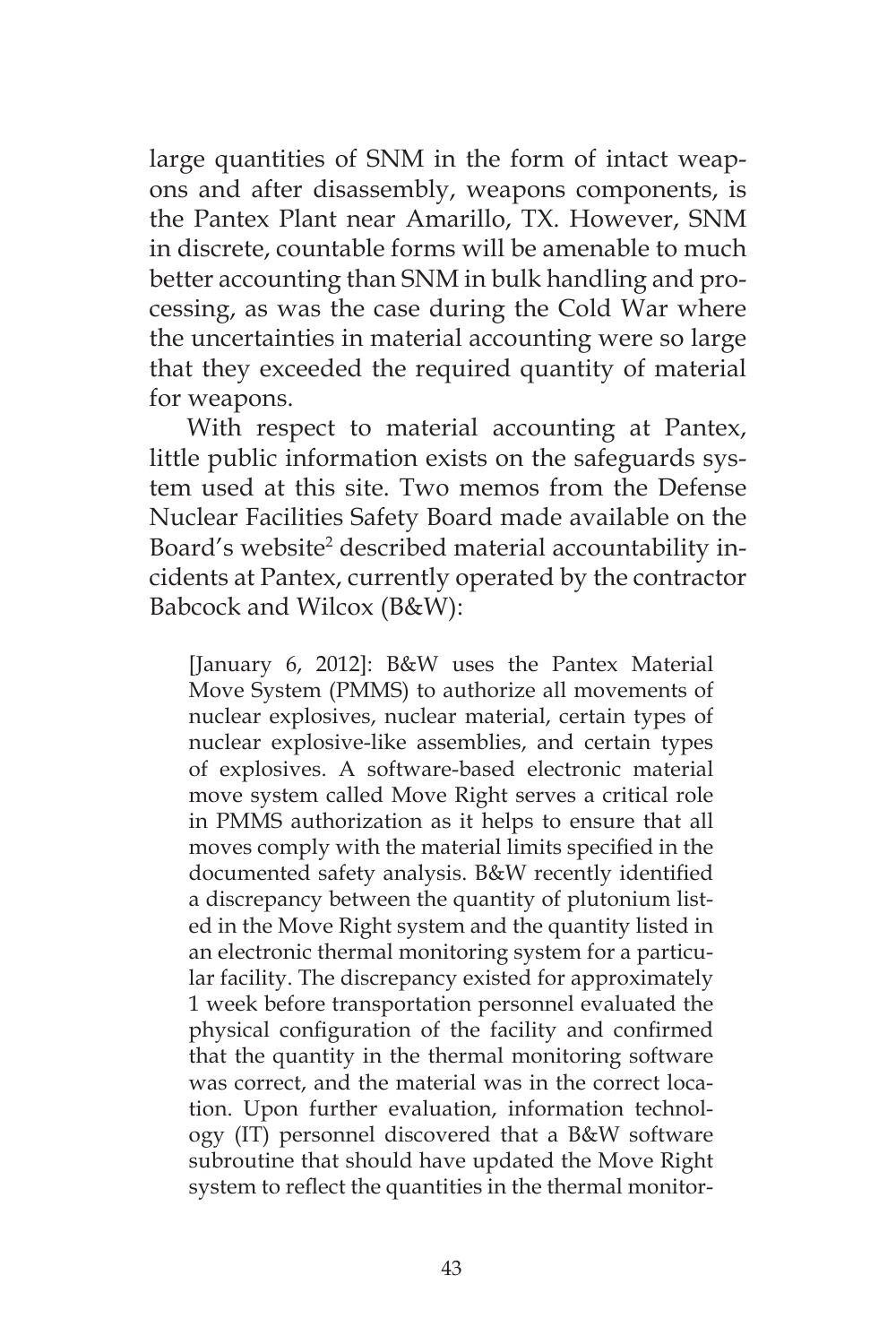ing system had not initiated. B&W plans to conduct a cause analysis of the event. IT personnel are performing daily checks to validate the proper function of any software that transfers information between systems that track accountable material.3

[September 30, 2011]: This week, technicians were performing nuclear material accountability walkdowns when they discovered a discrepancy between the quantity of nuclear material listed in the electronic material inventory system and the actual quantity of material present in a facility. Manufacturing personnel have identified the facts surrounding the event and determined that a weakness exists in the process that they rely on to ensure that the nuclear material and explosive facility limits specified in the safety basis are not violated. B&W ensures compliance with material limits using a software-based electronic material move system and various independent checks to verify consistency between the material move paperwork, the electronic system, and the actual component. However, once the component has been packaged, technicians are completely reliant on a barcode card (containing the level of assembly, part number, serial number, etc. . . .) as the source of information for the electronic material move system. Several of these cards can be present in a facility at a time since the cards are created and assigned to components and different levels of assembly as a unit transitions through an assembly or disassembly process. This material inventory discrepancy was introduced when technicians inadvertently swapped the barcode cards for different levels of assembly prior to moving an item. The discrepancy has since been resolved. Manufacturing management plans to conduct a formal cause analysis of the event with the objective of identifying corrective actions that would eliminate this vulnerability from the B&W material tracking process.4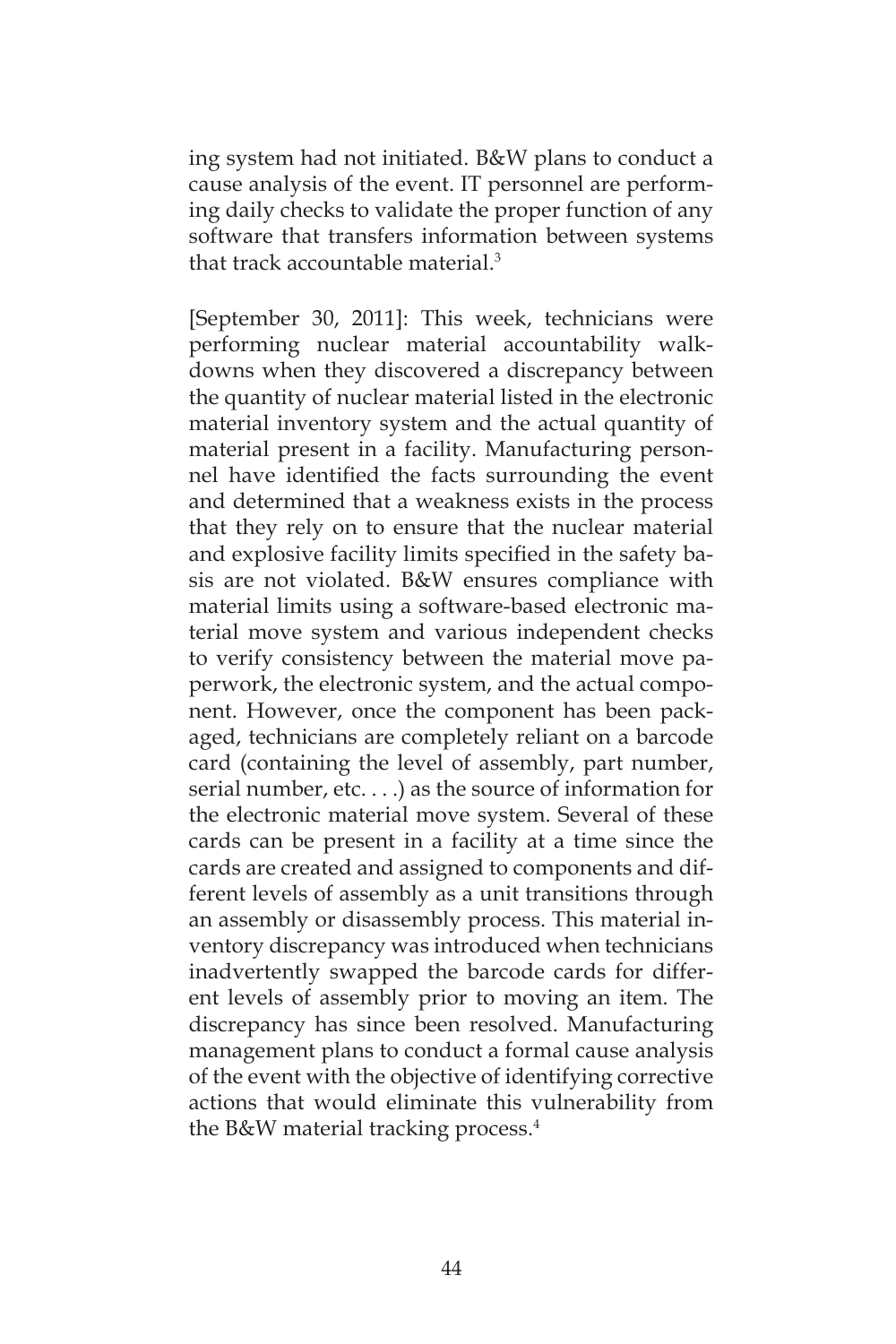These examples illustrate that a necessarily complex safeguards system will plausibly have gaps, (i.e., multiple barcode cards), and those gaps could be exploited from an insider threat.

Chapter 2 introduces the reader to the Nuclear Materials Management and Safeguards System (NMMSS), a U.S. safeguards system jointly managed by the Department of Energy (DOE) and the Nuclear Regulatory Commission (NRC). Regarding methods of containing and monitoring SNM, the NRC recently shelved consideration of the "two-person rule," a requirement that "two qualified and authorized individuals are present" when working with SNM. As Dr. Ed Lyman from the Union of Concerned Scientists recently observed, the two-person rule is a "requirement that could greatly reduce the insider threat at U.S. nuclear facilities handling nuclear weapon-usable and other sensitive nuclear materials."5 Regarding methods of accounting within the NMMSS, the statistical analysis for SNM accounting in material balance areas provides critical information for safeguards; however, based on our information, a statistical analysis for SNM accounting are not required reporting within the NMMSS from individual DOE sites. An NMMSS information circular posted online<sup>6</sup> lists monthly due dates for transactions and inventory, roughly 2 weeks following the "Reporting Month."

In conclusion, while serious problems with MUF have been documented for the U.S. nuclear weapons program during the Cold War, the DOE today is not producing SNM for nuclear weapons purposes, and therefore we do not expect this issue to be as significant as it has been in the past. While anecdotal evidence suggests that challenges to SNM safeguards persist at DOE and at NRC, the information required for a full